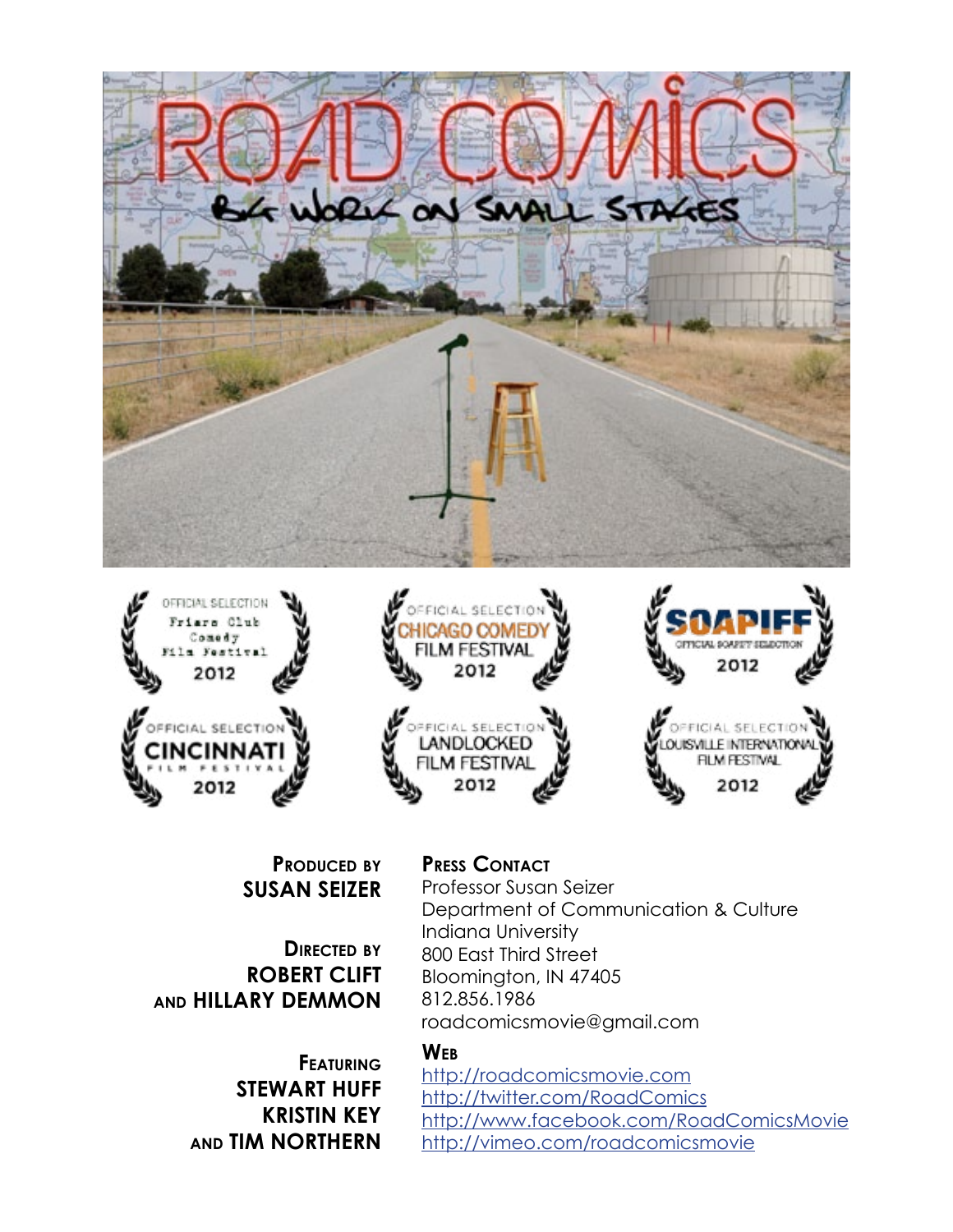

## **Summary**

## **Press**

**"One would hope that a film on comics would be fun and it is. For a film that comes in just under an hour, it takes you places, including the insides of the performers' heads."** - *Mike Leonard, The Herald-Times, Bloomington, Ind.*

**"I'm always on the lookout for films and books that illuminate the standup experience, so discovering this honest and engaging documentary was a real treat."** - *Jason A. Heidemann, Time Out Chicago* **Official Selection of the 2013 Friars' Club Comedy Film Festival** *New York City April 2013* **Official Selection of the 2012** 

**"It's moving and thought provoking. The comics have such a raw drive to speak, be funny and connect with other human beings, almost completely outside the cultural value systems of conventional entertainment and success. They are so authentic and surprisingly thoughtful, even brilliant. The connection that (Seizer) makes with the performers is warm and appreciative... it is a wonderful achievement." -** *Sarah Drury, Professor of New Media, Temple University*

*Road Comics* **"is nice and tight, communicating the culture and unique comic and performative sensibilities of the three comedians. And it's still really funny!"** *- Joshua Malitsky, Professor of Communication & Culture, Indiana University*

## **Screenings & Awards**

**Southern Appalachian International Film Festival**

*Knoxville, TN, November 2012*

**Official Selection of the 2012 Chicago Comedy Film Festival** *Chicago, IL, November 2012* 

**Official Selection of the 2012 Landlocked Film Festival** *Iowa City, IA, October 2012*

**Official Selection of the 2012 Louisville International Film Festival**

*Louisville, KY, October 2012*

**Indiana premiere Indiana University Cinema** *Bloomington, IN, September 2012*

**Official Selection of the 2012 Cincinnati Film Festival**

*Cincinatti, OH, September 2012*

Documenting the creative brilliance and passion of three stand-up comedians working the comedy club circuit in the "flyover zones" of middle America, *Road Comics: Big Work on Small Stages* explores expectations of where and how comedy thrives today in the United States. Filmmaker Susan Seizer follows comic artists Stewart Huff, Tim Northern, and Kristin Key as they earn their living on the road, pausing along the way to discuss the business of being funny with regional club owners.

*Road Comics* showcases the actual work that goes into developing jokes and telling stories. Huff spins lively tales about his adventures among amazingly ordinary people -- the kind you might meet at Cracker Barrel or the Dairy Queen, for example – in the process shaking up any sense of what did and didn't, or could and couldn't, really happen. Kristin Key commands the stage with bravura and a self-deprecating self-consciousness, strumming and plucking familiarity out of all-too-common human foibles, our own as well as hers. Tim Northern's comic style is to swing at a ball and wait for it to land, and slowly roll along the green, until he hears the satisfying clunk of the audience getting his dry, witty word play. Crafting their nightly works out of our shared daily lives, these three comics connect with audiences who appreciate the humor they draw out of malls, fast food, and the slow quirkiness of lives not made for TV. Intercutting performance footage and interviews with the comics and club owners, *Road Comics* shows us that being funny is not an exclusively coastal commodity.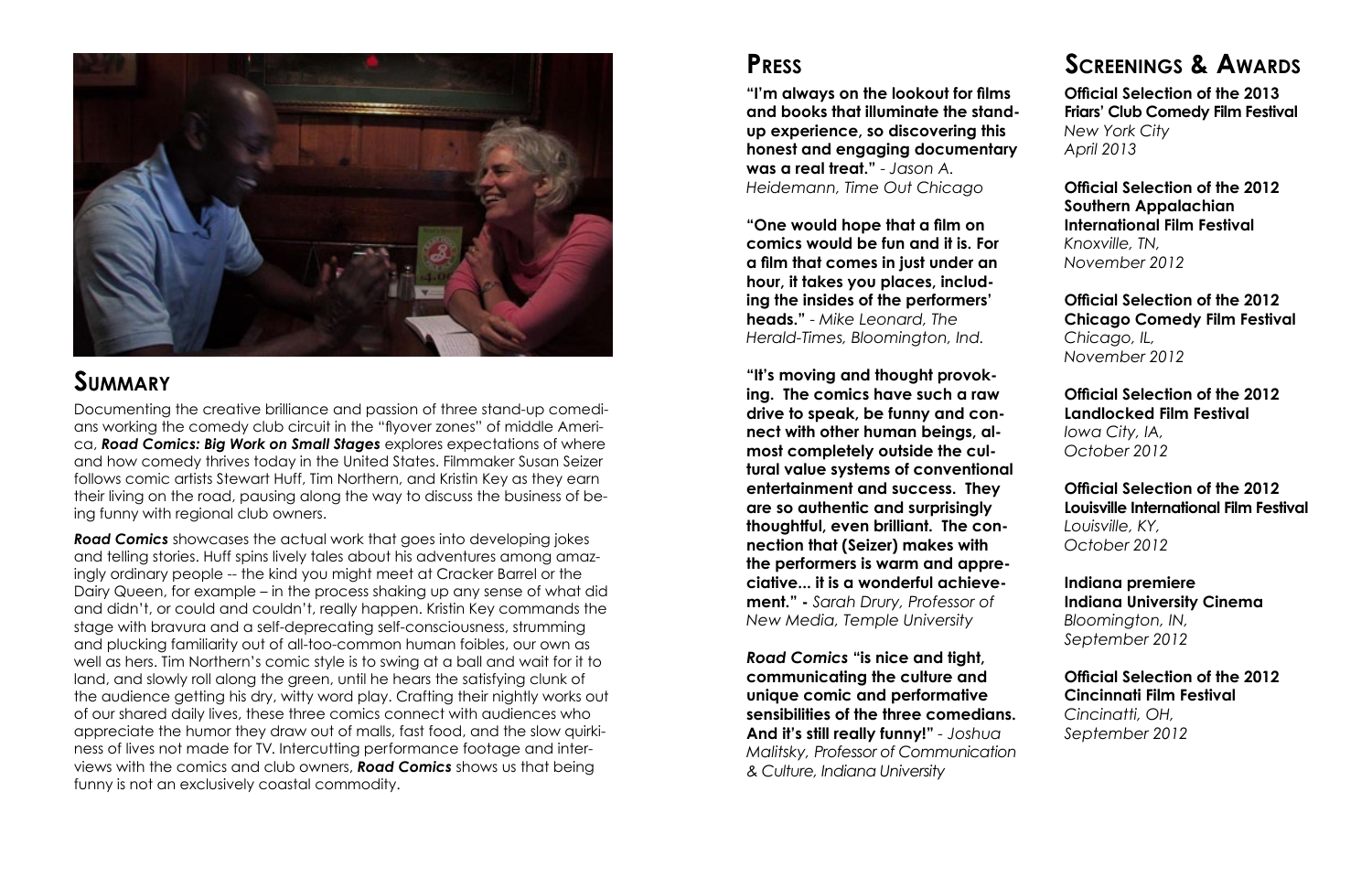

## **Production Details**

*Road Comics* was shot on location in Bloomington, Ind., Columbus, Ohio, Louisville, Ky., and Atlanta, using a Canon XH A1 camcorder. It was edited with Final Cut Pro.

The film grew out of the research of producer Susan Seizer, a cultural anthropologist. After training her ethnographic eye on the comedic mastery of theater artists in South India (see [www.stigmasofthetamilstage.com](http://www.stigmasofthetamilstage.com) for details), Seizer moved to southern Indiana in 2006 to work at Indiana University. The geographical focus of her next research became the comedy club circuit in middle America. On a local Bloomington back-room stage in late 2007- early 2008, Seizer found three comics whose work she loved. Each had been working the road professionally for at least a decade, delighting local audiences wherever they went, yet none was famous. What Seizer saw and liked in these three comics is how unexpected they are: their timing, their phrasing and their jokes are all different -- not only from each other, but also from any televised norm.

# **Cast & Crew**



Often billed as "a preacher's kid gone bad," Key grew up and got her stand-up start in Amarillo, Texas. She has appeared at The Improv and was a finalist on NBC's *Last Comic Standing*, ranking 6th out of thousands. Though she is now working out of Los Angeles, Key continues to tour as a road comic and says she considers road comedy in middle America to be the freest form of stand-up possible.

Winner of the 2011 Aspen Laff Festival, Huff has been performing comedy for over 15 years. Darrin Hensely of *The Examiner* writes that Huff "may be one of the best comedy writers America has seen since Woody Allen," adding that he "is able to pull comedy from subjects that shouldn't be able to illicit any more jokes." A hit at the 2012 IndyFringe Festival, Huff will be returning to the event in August 2013. *[http://stewarthuff.com/](http://www.stewarthuff.com/)*

A Top 3 Finalist in CBS's *StarSearch*, and a frequent guest of the Bob & Tom show, Northern is a deceptively quiet performer. His jokes are like crossword puzzles: he gives the clue and the audience completes the thought. Engaging crowds in this way distinguishes Tim's humor. As he puts it, "I assume the audience has a brain and likes it smart." He currently lives in Louisville, Ky., where he is raising his two young children.



### **Stewart Huff**

### **Kristin Key**

# **Tim Northern**

**Run Time:** *53 minutes* **Release date:** *September 2012*

### *<http://www.kristinkey.com/>*

#### *<https://twitter.com/TimNorthern>*